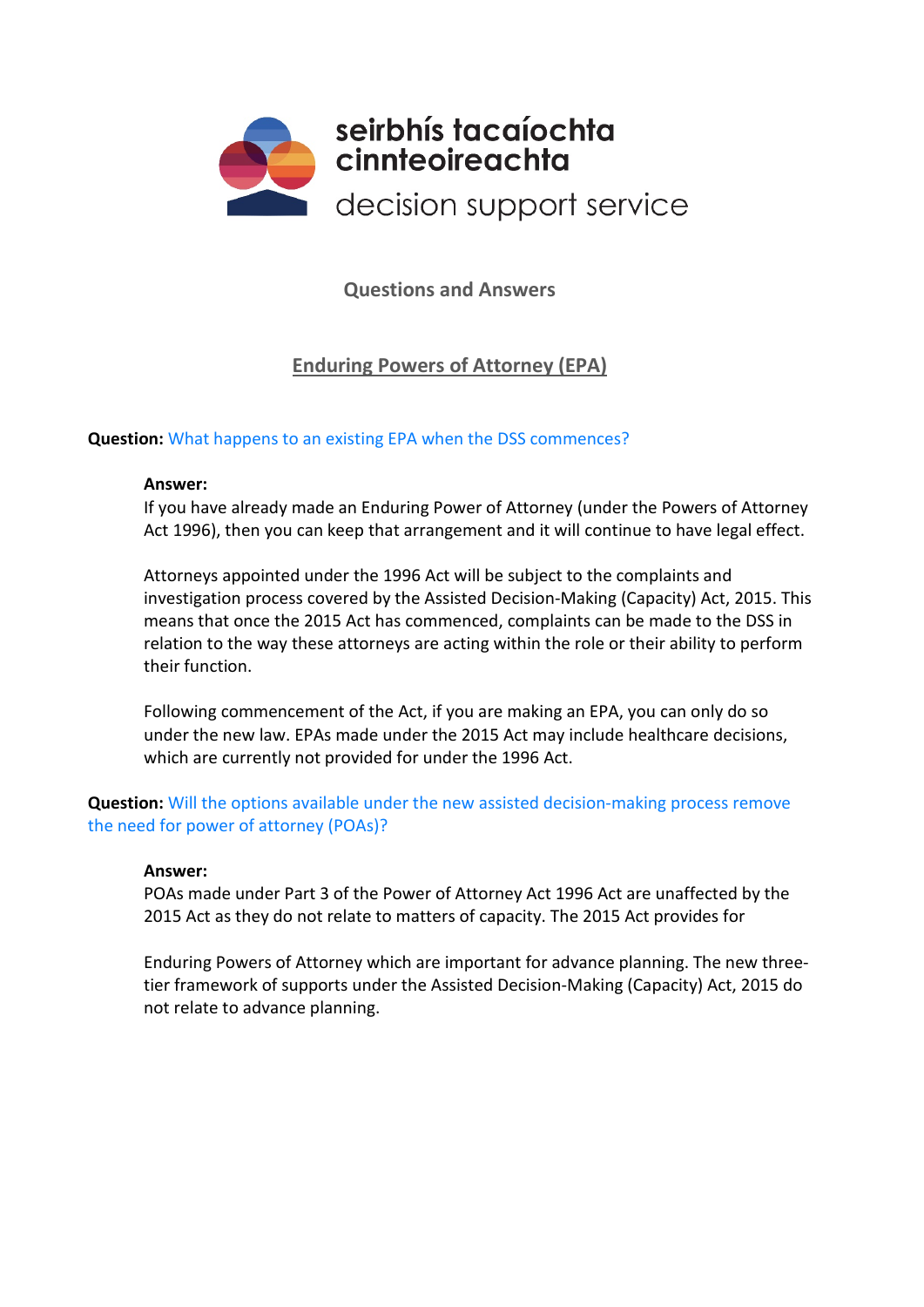# **Wards of Court**

# **Question:** What will happen to current Wards of Court and what is the timeline for initiating these reviews?

# **Answer:**

When the 2015 Act comes into effect, people will no longer be able to be made a Ward of Court. All current Wards of Court will be reviewed and discharged from wardship within three years at the latest. The courts will decide whether a current Ward of Court needs a support.

**Question:** Who has responsibility for initiating these reviews - the DSS or the Service Providers?

### **Answer:**

Any current Ward of Court can apply to the wardship court to initiate a review of their case. For further information about current Wards of Court and provision for their review, please see our website [www.decisionsupportservice.ie](http://www.decisionsupportservice.ie/)

**Question:** Will there be someone that families can approach for information and who can listen to their concerns?

#### **Answer:**

A dedicated Information Service will be available within the DSS to deal with any queries, provide relevant information and/or answer any questions. However, queries in relation to current Wards of Court should be addressed to the Office of Ward of Court.

**Question:** If a person is currently receiving a full service from a disability service, has no family, and is currently a ward of court, is there an option for the organisation that supports the person to become a decision-making representative with best interests robustly monitored?

#### **Answer:**

Under section 39 of the Act, the owner or registered provider or employee of a residential service where the relevant person resides is not eligible to be appointed as a decision-making representative.

Best interests are not the applicable standard under the Act.

If a relevant person has nobody willing or suitable to act as a decision-making representative, the court can appoint a person from the DSS panel. A panel decisionmaking representative (DMR) is required to have regard to the will and preferences of the relevant person and to work within the remit of the court order.

**Question:** If the person is currently a ward of court and receives a full service from a disability service and has no family, will the organisation become the person's decision-making representative or will this be decided by the courts?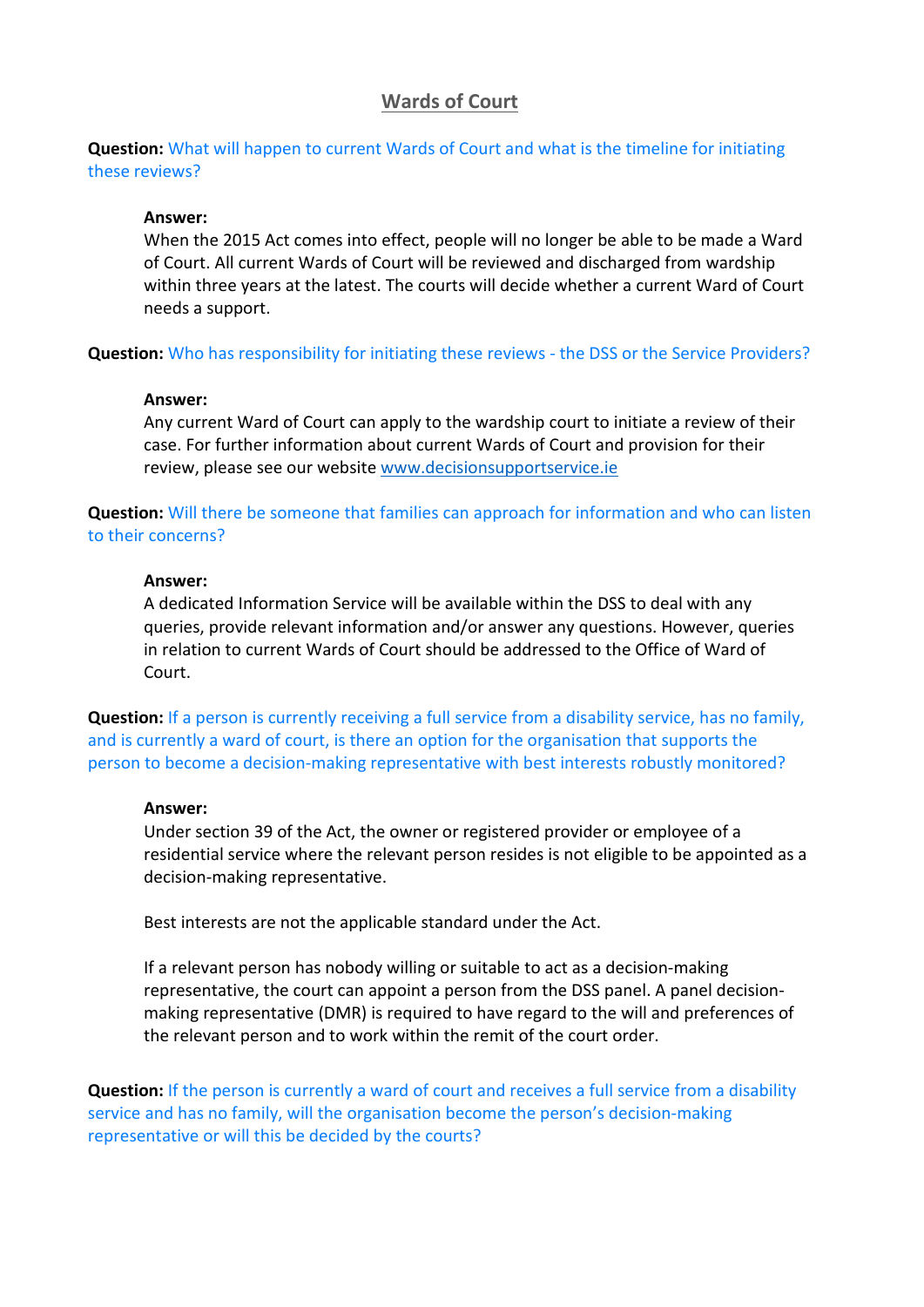## **Answer:**

All persons who are Wards of Court will be reviewed by the wardship court within three years of commencement of the Act. The wardship court will decide on the person's capacity and whether supports are required under the Act. The owner or registered provider or an employee of residential services where the person resides may not become a decision supporter under the Act. The court will decide whom to appoint as a decision-making representative (DMR) if one is to be appointed. In the absence of any other suitable person, the court may appoint a DMR from a panel maintained by the DSS.

# **Training/Information provision**

**Question:** How will the DSS communicate and implement the changes the legislation and the service bring for people with intellectual disabilities to their families and people with intellectual disabilities themselves?

# **Answer:**

Our stakeholder engagement strategy is ongoing, and we are committed to providing guidance and information in a range of accessible formats. Persons with an intellectual disability and their families are amongst our key stakeholders.

**Question:** Will funding be provided for disability services to train staff in section 38 and 39 providers on the Act and guiding principles and how to make the Act operational on the ground?

# **Answer:**

Funding for staff training in disability services is a matter for each service provider. The DSS will, however, provide resources to help you fulfil your legal and professional obligations under the Act including the following:

- Codes of Practice
- Guides and Tools
- **Training materials**

If you are a healthcare professional, the Health Service Executive (HSE) has established the National Office for Human Rights and Equality Policy and is doing a number of things to prepare healthcare staff and services for commencement of the Act. You can find more information on **[www.assisteddecisionmaking.ie.](http://www.assisteddecisionmaking.ie/)**

# **Question:** How will the DSS work with disability service providers?

### **Answer:**

Disability services are a key stakeholder and we have met with a range of service providers already. We are available to provide information and guidance and welcome continued contact from the disability sector.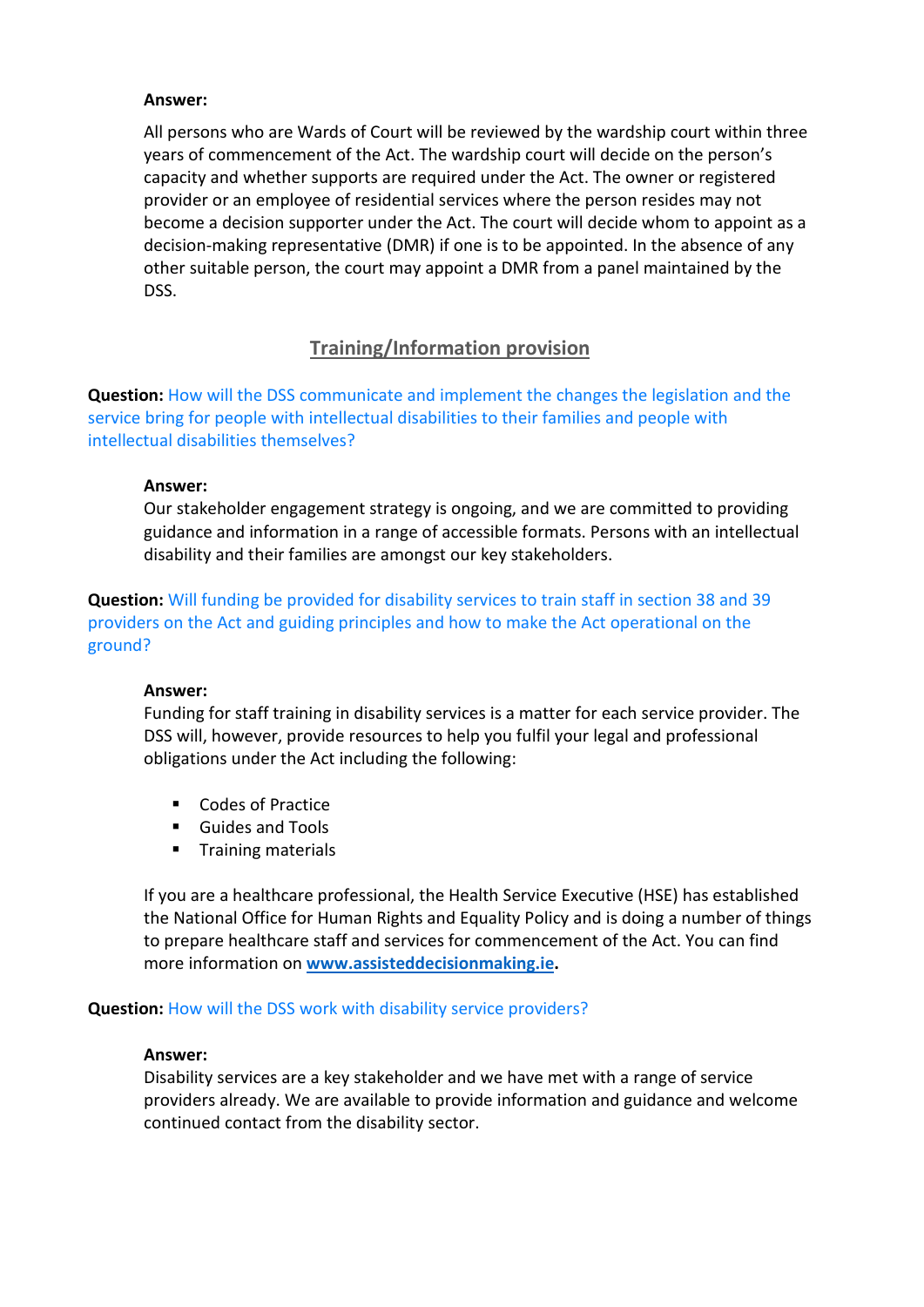**Question:** Are solicitors going to get to specific information / training on the proposed new system?

#### **Answer:**

There will be a code of practice for legal professionals. The DSS has no direct responsibility for the delivery of training but we are happy to continue our engagement with the Law Society and other relevant organisations.

**Question:** Do you provide easy to read documentation?

#### **Answer:**

Yes, it is our intention to do so. A range of guidance material is currently being prepared. Please contact the DSS if any current material requires clarification.

**Question:** What is being done to prepare legal and financial professionals to embrace the legislation and the statutory codes of practice, and to carry out their obligations?

#### **Answer:**

We have engaged with legal and financial professionals, and we will continue to do so as per our engagement strategy, and to hear from their representative and organising bodies.

**Question:** Will there be a public advertising campaign on the DSS? Many people, especially family members are not aware of this legislation and service yet.

#### **Answer:**

We have developed a communications plan, and this will be stepped up as we approach commencement.

**Question:** Access to formalised training and education on the Act for medical professionals is essential. Are there any planned training and education for doctors, especially non-consultant doctors?

#### **Answer:**

The DSS does not have a direct role in the provision of training but will continue to engage with medical and other healthcare professionals and provide information and guidance as appropriate. The DSS also has a duty to promote organisational change where practices may prevent a relevant person from exercising capacity. There will be a code of practice for healthcare professionals and codes of practice in relation to advance healthcare directives.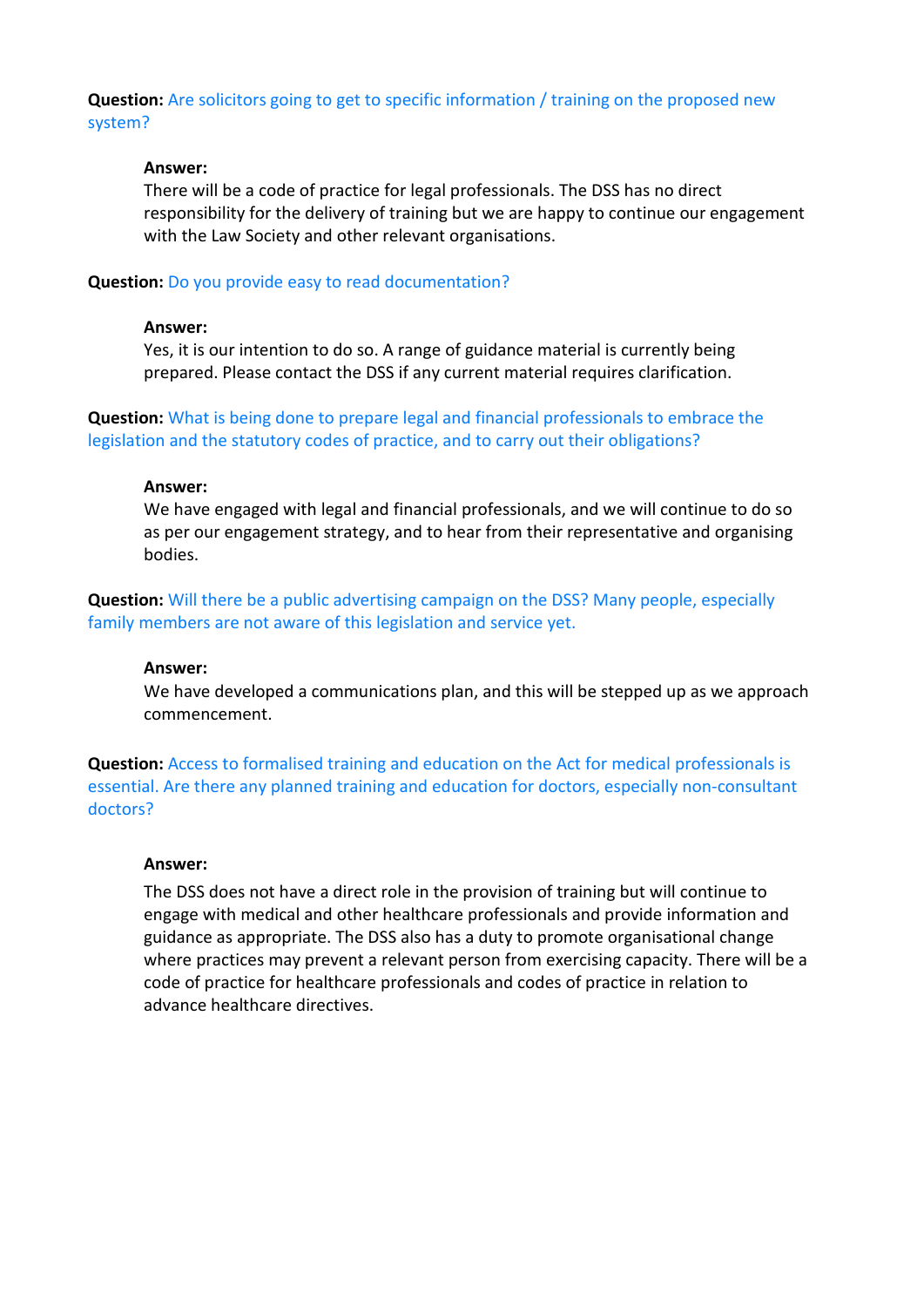**Question:** Will the resources for healthcare professionals include how to assist people with a communication disability such as aphasia to understand information and express their will and preference? How will this be addressed in the resources?

#### **Answer:**

The Act states that a person should not be considered as unable to make a decision unless all practicable steps have been taken, without success, to help them to do so. The Act also states that the ability to communicate as one element of capacity means the ability to communicate with assistance if necessary. The assistance may include talking, writing, sign language, assistive technology 'or any other means.' This may include speech and language therapy. The code of practice providing guidance for healthcare professionals will address the need to support communication by all appropriate means.

# **Advocacy**

**Question:** Is there a priority plan for a statutory advocacy service with powers of access to the person and penalties for obstruction of an advocate?

### **Answer:**

Independent advocates may have an important role to play in facilitating relevant persons to access and understand the decision supports provided for under the 2015 Act, and to advocate on behalf of those persons to have their decisions implemented. However, the 2015 Act does not relate to the provision of advocacy services, although Section 113 provides for a code of practice for advocates.

**Question:** Does the DSS see the roles of assistant, co-decision and decision-making representation as independent advocacy roles?

#### **Answer:**

No – these are separate and statutory roles with their own functions under the 2015 Act. You will find more information on our website [www.decisionsupportservice.ie](http://www.decisionsupportservice.ie/)

# **Costs**

#### **Question:** Doctors do charge medical card holders for letters. How will this be controlled?

#### **Answer:**

It will be a matter for the Department of Health to consider how medical card holders will be able to access formal capacity statements where these are required under the 2015 Act. We have engaged with the Department of Health in relation to this matter.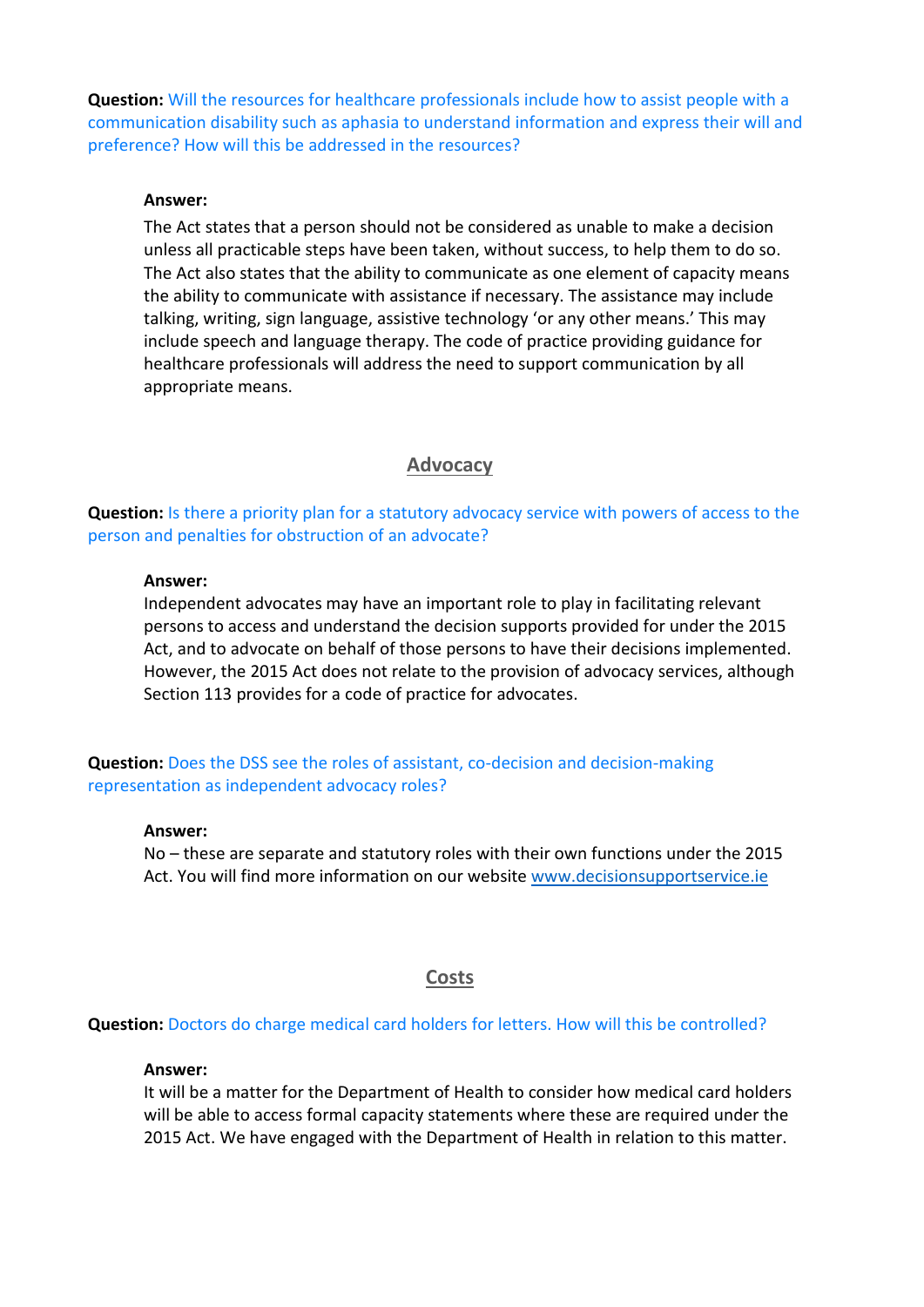# **Question:** Is there legal aid for making advanced healthcare directives?

## **Answer:**

There is no specific provision in the 2015 Act for the extension of the Civil Legal Aid Act in relation to Advance Healthcare Directives. (It is not intended that it would cost anything to register an AHD with the DSS).

# **UNCRPD**

**Question:** When will the discriminatory provision in relation to Advance Healthcare Directives be removed from the Assisted Decision Making (Capacity) Act in respect of those who are given 'involuntary' status under the Mental Health Act?

## **Answer:**

This relates to Section 85(7) of the Act. The Mental Health Commission and the DSS have been openly supportive of the repeal of this section so that an AHD still has effect even if a person is detained under the Mental Health Act (Part 4).

# **Capacity Assessments**

# **Question:** Can you clarify under the Assisted Decision Making (Capacity) Act 2015 who will carry out assessments of capacity?

### **Answer:**

Under the 2015 Act, everyone is presumed to have capacity.

In some circumstances, there may be reason to question a person's capacity to make a certain decision. The person who requires the decision to be made will often be the best person to do the capacity assessment. This could be a lawyer, doctor, or a person working in a bank. There are circumstances under the Act that require a capacity assessment to be undertaken by healthcare professionals. This is where a statement of capacity is required to support the registration of a co-decision-making agreement or an enduring power of attorney. For the purposes of appointing decision-making representatives under the Act, the courts will make formal assessments and declarations of capacity.

# **Question:** How is a person's capacity assessed?

### **Answer:**

A person's capacity is assessed using the "Functional Test". This means that the assessment is about a specific decision that needs to be made at a specific time. It is not possible to make a blanket assessment that a person has no capacity. Applying the functional test, a person can be said to lack capacity to make a particular decision if the person can't do all of the following:

**Understand information relevant to the decision**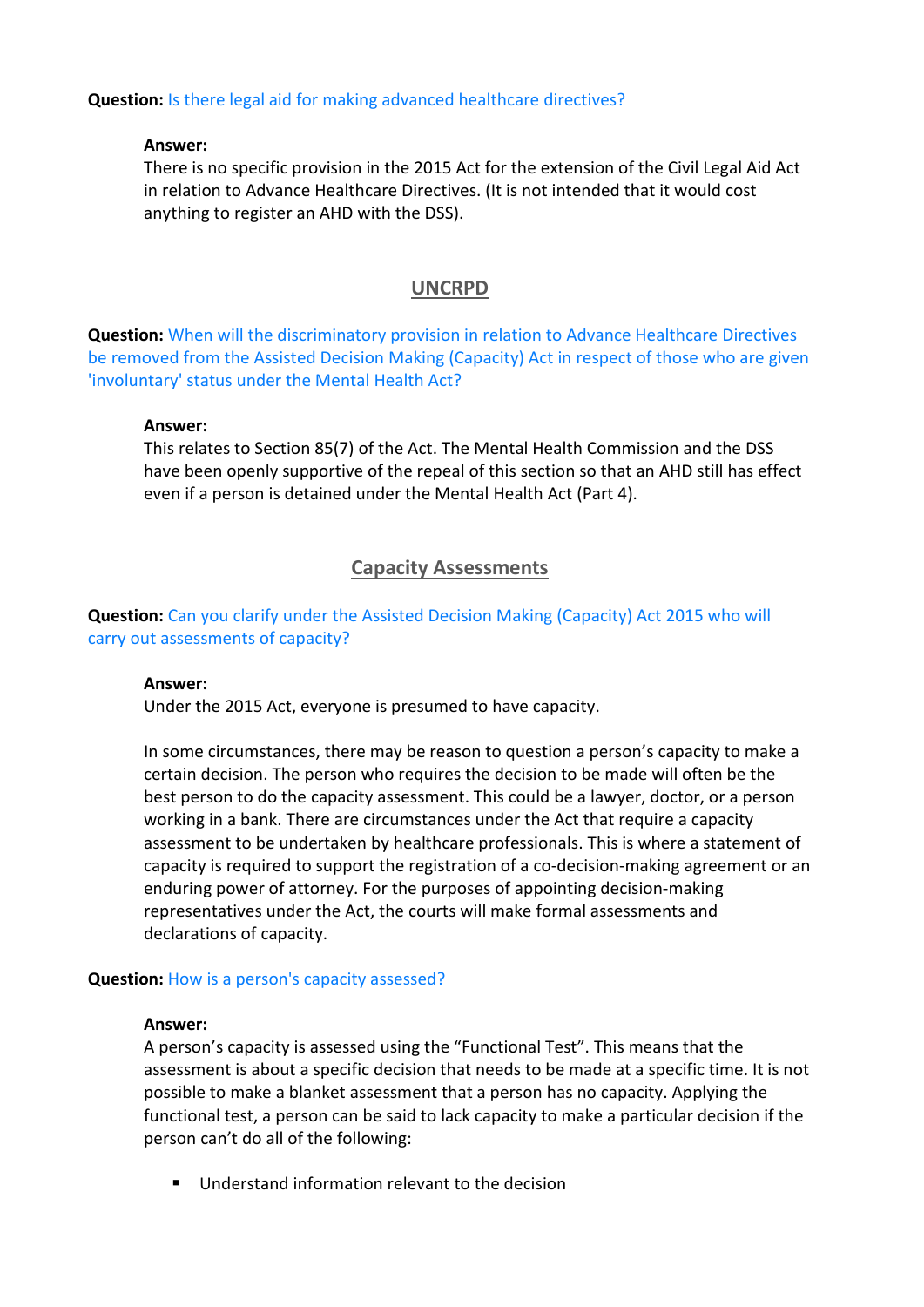- Retain that information long enough to make a voluntary choice
- Use or weigh up that information as part of the process of making the decision and
- Communicate that decision in whatever way they normally communicate (not just verbally).

**Question:** From a capacity point of view, for example, "the weighing up" piece will prove hugely challenging for so many with cognitive challenges. How will the High Court address this challenge?

## **Answer:**

This functional approach to assessing capacity has been the standard in common law since 2008, but matters could arise for the court to determine. For the most part this will be the Circuit Court, rather than the High Court.

**Question:** You mentioned that a person can plan for when they lose decision making capacity, can you explain what this means?

## **Answer:**

The Act contains tools for advanced planning by way of enduring power of attorney and advance healthcare directives. Neither of these become effective unless a person has lost their capacity as per the above functional assessment in relation to the decision. (Please see above as to who assesses capacity and the website section on advance planning www.decisionsupportservice.ie).

**Question:** If an individual is in a situation where they are happy with their circle of support and decision-making support, be that in a designated centre or in a family situation, will they still have to formerly 'register' their decision support arrangement?

# **Answer:**

There is no single answer to this, and it will depend on the individual's circumstances and the decisions they need to make. The first step should always be to support a person to make their own decisions. The DSS will register and supervise only the formal arrangements made under the Act.

# **Support Arrangements**

**Question:** Does all support that people have or receive in relation to decision-making need to be registered? For example, if someone receives support currently from their family and the person is happy with this support, does this support need to be registered? Is there a risk of overloading the system with support arrangements when there might not be a need for it to be formally registered?

## **Answer:**

There is no single answer to this, and it will depend on the individual's circumstances and the decisions they need to make. The first step should always be to support a person to make their own decisions. The DSS will register and supervise only the formal arrangements made under the Act.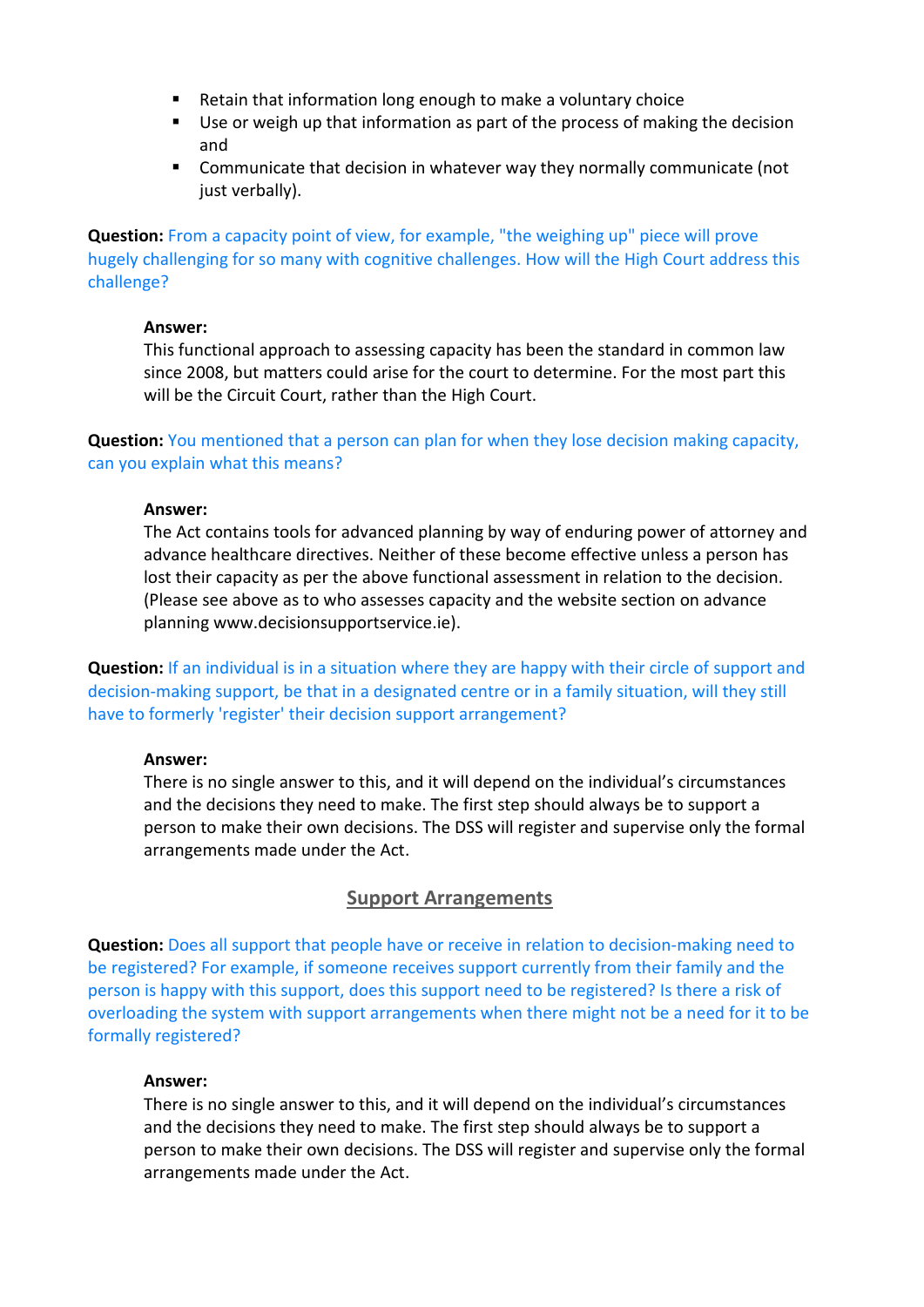# **Question:** Will adults with autism (without a diagnosis of a learning disability) be entitled to access the future service?

## **Answer:**

No diagnosis of any nature is required to access the service.

## **Question:** Who can be a co–decision-maker?

#### **Answer:**

To be eligible to be a co-decision-maker, a person must be an adult (18 years and over) and must be known and trusted by the person appointing. Some people cannot be a codecision-maker, for instance, if you:

- $\blacksquare$  Have been convicted of an offence against the person appointing you,
- Are financially insolvent (unless the agreement is only about personal welfare decisions),
- Are the owner or a registered provider of a designated centre or mental health facility where the person lives (unless you are a relative of the person),
- Have previously been a co-decision-maker for the person but were removed from that role.

**Question:** If a relevant person has no family or trusted friends or services working with them what option(s) would they have in terms of assisting them to make decisions if their capacity is called into question?

### **Answer:**

An owner or register provider of residential services where the relevant person resides is not eligible to become a decision supporter for the relevant person. At the upper tier, the DSS will hold a panel of decision-making representatives (DMRs) who may be appointed by way of a court order for a relevant person in this situation. Each DMR will be required to apply the guiding principles, follow the codes of practice and be subject to the complaints function in the DSS.

**Question:** In relation to co-decision-making, can the relevant person have more than one person involved as a co-decision-maker?

### **Answer:**

Yes, you can. However, you can only have one co-decision-maker for each co-decisionmaking-agreement.

**Question:** Can there be more than one person appointed as a decision-making representative (for example two parents)?

### **Answer:**

Yes, the Court may appoint one or more persons to act in the role jointly.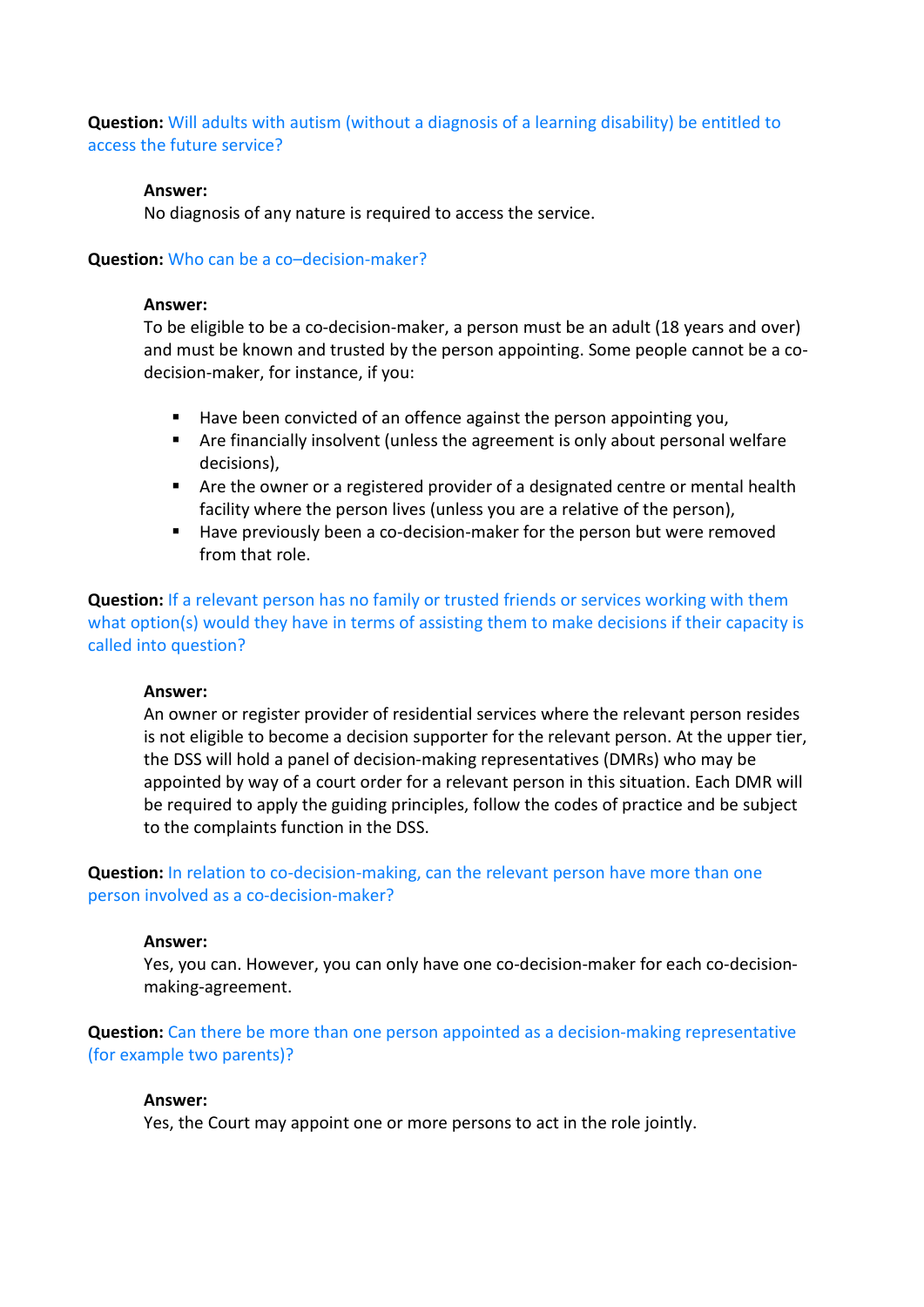**Question:** In Adults with Intellectual Disabilities services, service users have key workers that they have built up relationships with and trust. They may also have no family members to help them or become part of the decision-making process should they require it. Will they have to go through the process of getting an individual, who they do not know, registered to help them with decisions and it will take time to build up a relationship and trust with this individual they do not know personally?

#### **Answer:**

Under section 39 of the Act, the owner or registered provider or employee of a residential service where the relevant person resides is not eligible to be appointed as decision-making representative.

This also applies to decision-making assistants and co-decision-makers. When the court is appointing a DMR, it must have regard to the relevant person's views, will and preferences. This will be a matter for the court. Among other matters, the court must consider the wishes of the person and the importance of existing family relationships as well as the capability of any proposed decision-making representative.

It may be that a service will initiate a court application. An application may be brought by any person who has a bona fide interest in the welfare of the relevant person.

**Question:** If someone with a mental illness presents at hospital, needs medical treatment and is not able to decide, does the doctor need to see decision-making documentation before he/she can treat someone?

#### **Answer:**

In any medical emergency, a healthcare professional may need to provide you with necessary treatment without your consent.

If you do have a decision supporter with a role in relation to relevant healthcare decisions, or an advance healthcare directive, these must be accessed, unless the urgency is such that the healthcare professional cannot reasonably delay.

It is important that if you make an advance healthcare directive or an enduring power of attorney, that you let important people know, like your family, friends, and general practitioner. This way, you can help to make sure that your medical wishes are respected even in an emergency.

**Question:** When the legislation commences, does the social welfare office now need to see documentation before they can process application especially if next of kin is filling in documents etc

#### **Answer:**

There is no single answer to this, and it will depend on individual circumstances. The person whose application it is has the presumption of capacity and should be supported to make their own decisions as far as possible. Data protection and privacy considerations around the sharing of information already apply. At present the 'next of kin' has no presumed or automatic role in completing applications on behalf of another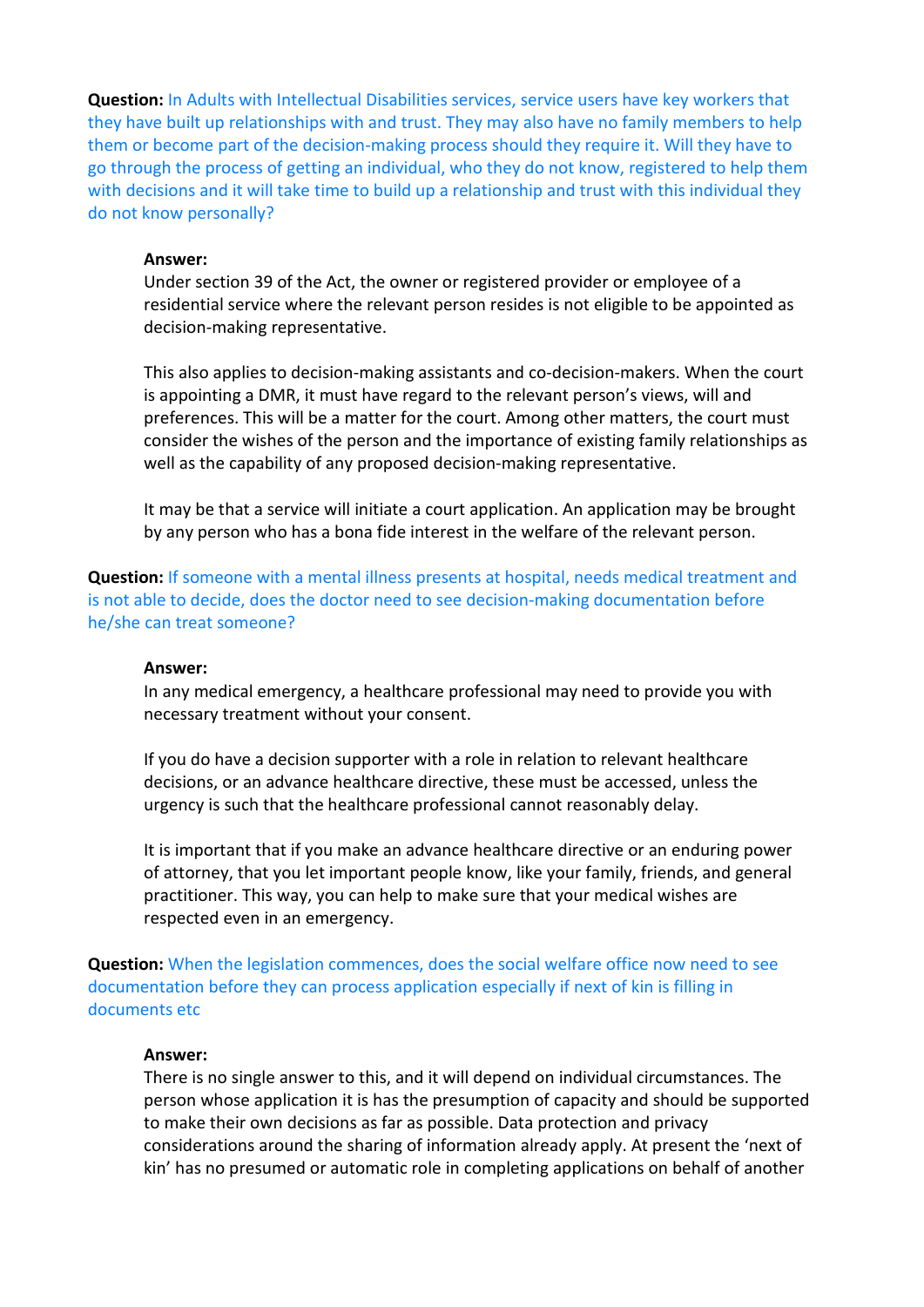adult. A Department of Social Protection official should be satisfied that the 'next of kin' is acting with the consent of the person. This is currently the practice in operation.

Under the Act, the 'next of kin' may be appointed to a formal role in relation to property and affairs decisions, which can include the processing of applications for benefits.

**Question:** I am interested in the language of independent/semi-independent advocate, professional advocacy in the context of the formal tiers described under the act. Has this been discussed?

#### **Answer:**

The Act does not specifically address the role of an advocate. The Act provides for a code of practice for advocates. The roles under the formal tiered framework are distinct from the role of an advocate.

**Question:** Will family carers presently doing a great job still be 'legal' once the Act is implemented?

#### **Answer:**

The need for formal arrangements under the Act will depend on every person's circumstances and the decisions that a person needs to take.

A family member may be appointed by a person to be a decision-making assistant, codecision maker, attorney or designated healthcare representative. It is most likely that these roles will be taken on by family members as these arrangements depend on familiarity and trust. There are suitability and eligibility criteria for all categories of decision supporter.

At the upper level of need, the court may appoint a family member to be a decisionmaking representative. Among other matters, the court must consider the wishes of the person and the importance of existing family relationships as well as the capability of any proposed decision-making representative.

**Question:** If two people with intellectual disability want to marry, and their families agree, will they be able to?

#### **Answer:**

The agreement of families is not required for the marriage to proceed. Adults with an intellectual disability have the presumption of capacity, like everybody else. As in every case, the registrar must be satisfied that parties have the capacity to marry. If necessary, an application may be brought under Part 5 of the Act to ask the court to declare whether the party or parties have capacity to marry.

Under the Act, a decision supporter can never consent to marriage on a relevant person's behalf.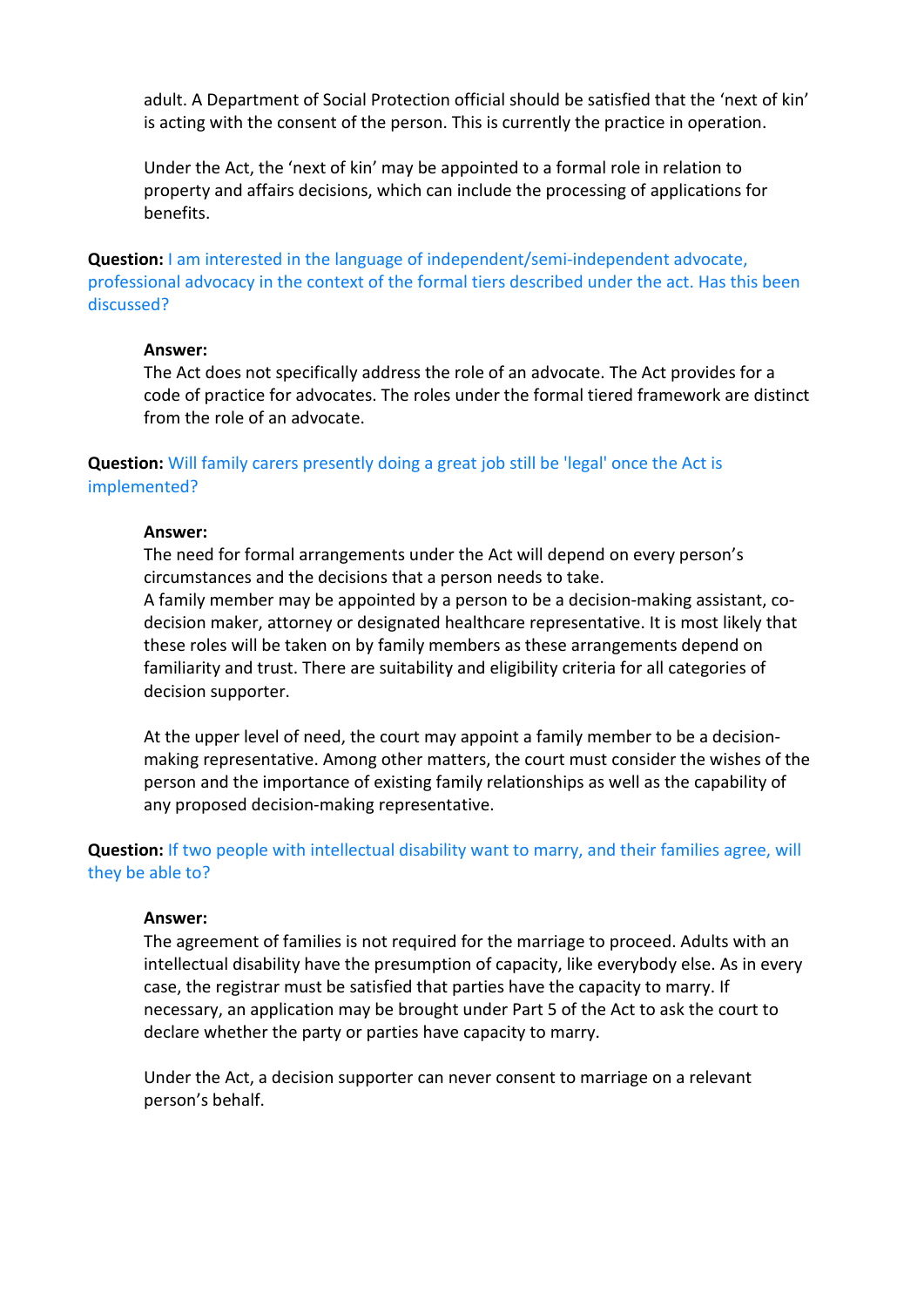# **Stakeholder Engagement**

**Question:** In the investigation of concerns of financial abuse by any decision maker, how will the DSS link in with existing adult protection professionals in the HSE and other health agencies?

## **Answer:**

The DSS intends to have memoranda of understanding with relevant bodies so that concerns of abuse which come to the attention of the DSS as part of our supervisory and complaint's functions are escalated appropriately. Similarly, it will be important that other bodies who become aware of a complaint of abuse by a decision supporter bring the matter to the attention of the DSS so that the DSS can take its own appropriate action.

**Question:** Do you agree that the banking sector also needs to play a part under this service as it is proving increasingly difficult for adults with diminished capacity to open or access their own bank accounts?

### **Answer:**

Yes, and the DSS has engaged with the banking sector. There will be a code of practice for financial service providers.

**Question:** How this will work for people who are already supported by a disability service? How will disability services be supported to work with the DSS?

## **Answer:**

It will be Important that disability services are aware of the Act and the supports that it can provide to adult disability service users. There is no single answer as to how individual persons who are presently supported by disability services will interact with the DSS. This will depend on their individual circumstances and the decisions that they need to take. The DSS will be available to deal with queries and provide information and guidance.

**Question:** Will there be an obligation for disability service providers to have an internal policy procedure to manage/monitor review decisions that are made with service users or should all bigger relevant decisions be referred to the DSS external to the remit of services?

#### **Answer:**

It may be opportune for disability services to consider what measures are in place to support decision-making and the position of individual service users. The DSS and the codes of practice will be available to provide guidance.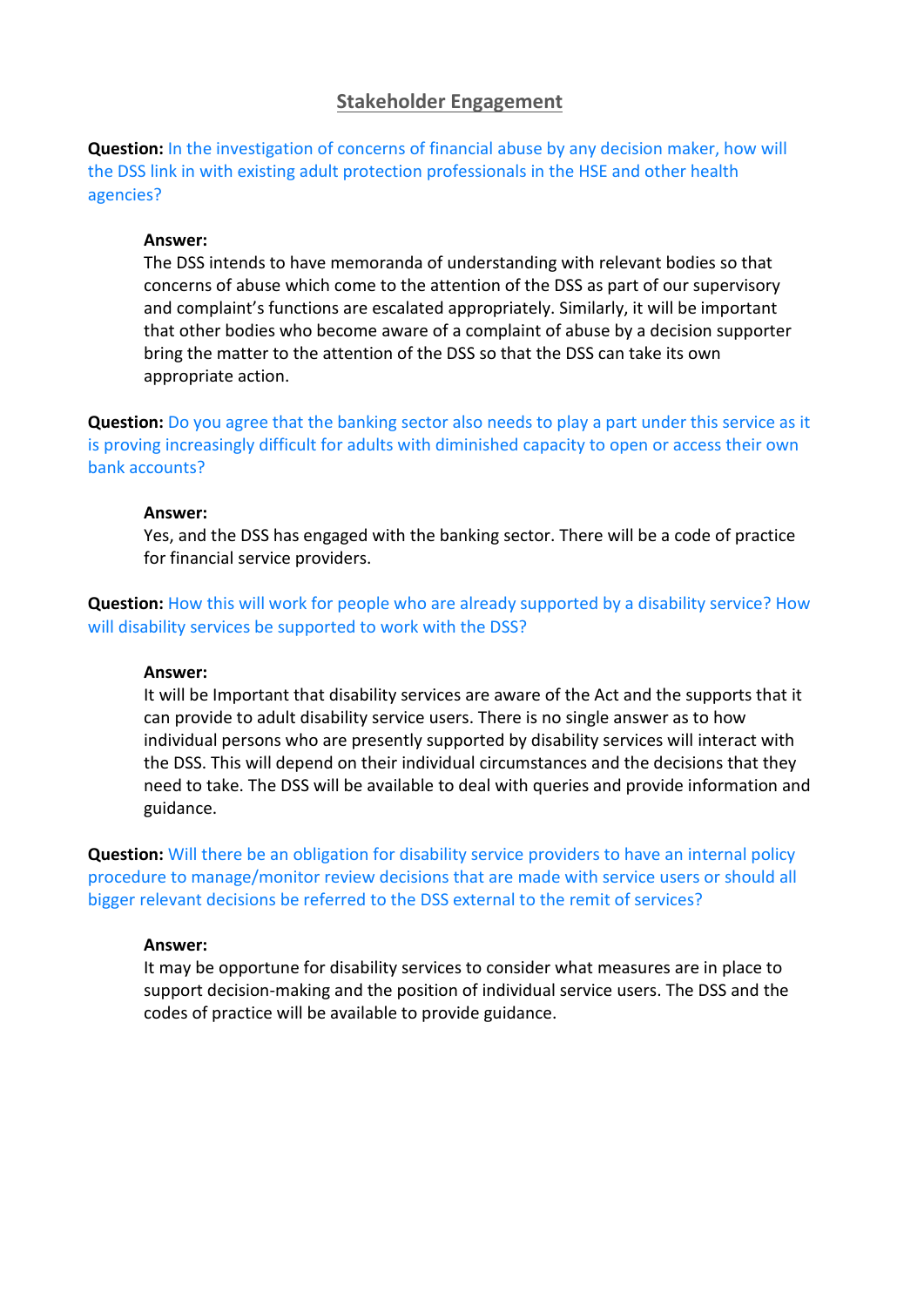**Question:** Overall, just how can we best support this act in services? Will there be an expectation to formally record decisions in some way and who will be responsible for ensuring this is being done with the persons will and preferences at the fore? Will systems become more standardized outside the remit of the DSS?

## **Answer:**

The DSS will publish a general code to provide guidance on supporting decision making and assessing capacity along with a code for health and social care professionals. The DSS will provide guidance and information. It is expected that the principles of the Act will be reflected in standards and policy. This is already happening. The DSS is directly responsible for individual decision support arrangements and will not be the regulator of services.

# **Panels**

**Question:** Are education professionals included in the list of professionals or is the list confined to professionals working in a medical sphere?

### **Answer:**

There are four panels provided for under the Act: decision-making representatives, special visitors, general visitors and court friends. The Act itself does not specify membership of a particular profession as a requirement. Under the Act, special visitors may be medical practitioners or others with expertise in capacity. The DSS is presently considering the terms and conditions of all panel members.

### **Codes**

#### **Question:** When will the DSS codes of practice be published?

### **Answer:**

The codes of practice will be the subject of a public consultation. It is intended that this will happen after the legislation to amend the Act is finalised. We understand that the amending legislation will be passed before the end this year. The codes of practice will be published before commencement of the Act.

# **Guiding principles**

**Question:** Where an older person wishes to leave residential care but there are not sufficient community services available to support them, how can service providers comply with the Deprivation of Liberty Safeguards and respect their wishes?

#### **Answer:**

The DSS is informed that Deprivation/Protection of Liberty Safeguards are presently being drafted by the Department of Health. In general terms, the Act provides that a person's will and preferences are to be given effect 'as far as practicable'.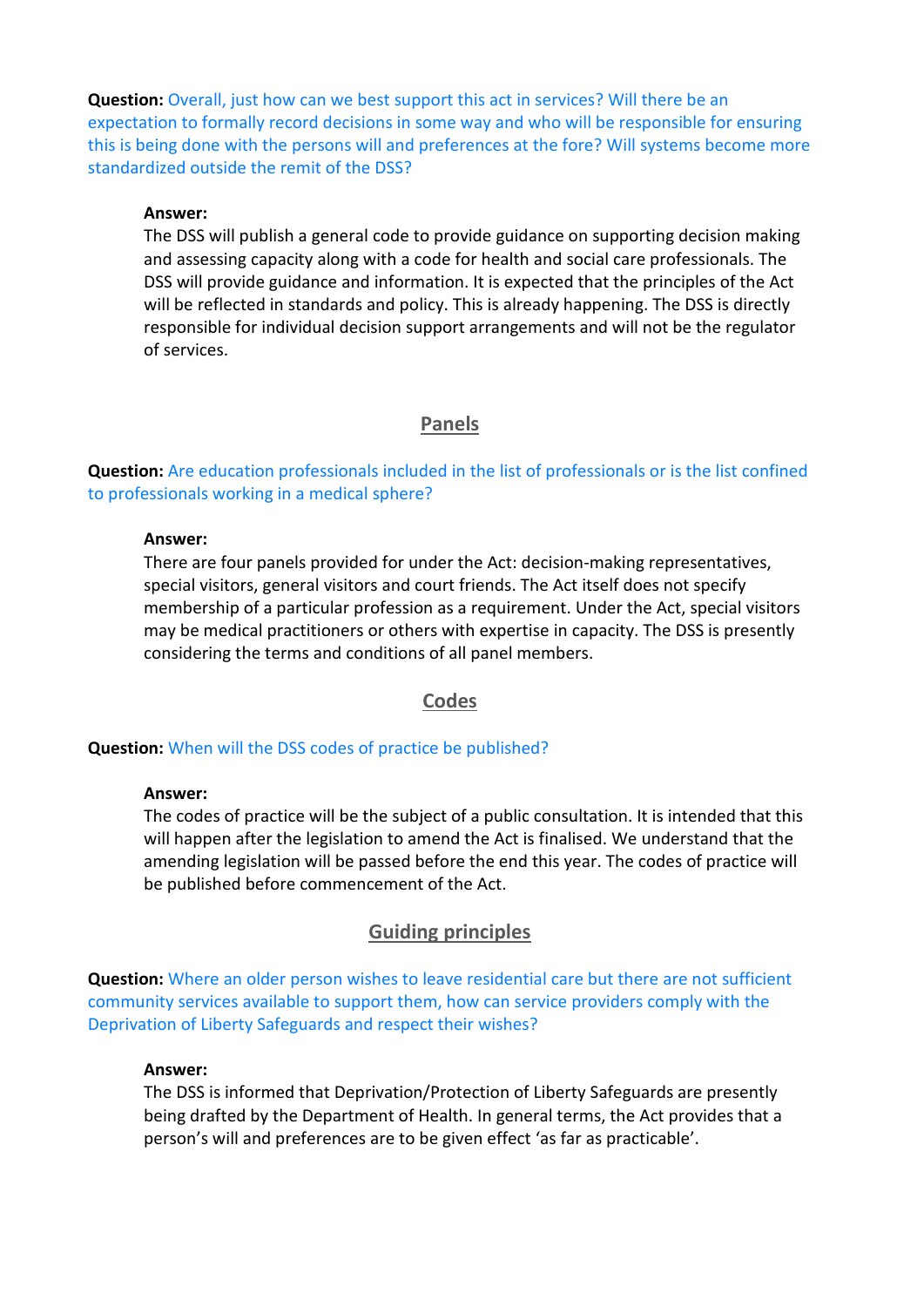**Question:** If a patient's will and preference is to go home but their main carer/spouse reports that they cannot cope and, as such, long-term care is then the only option. What is the advice for an occupational therapist to advocate for the relevant person?

## **Answer:**

The Act does not state that a relevant person is always entitled to have their will and preferences fulfilled. There may be other persons whose rights also need to be considered and, in some instances, there may be practical considerations. The HSE's Office for Human Rights and Equality Policy may be able to provide some guidance in individual cases. You can find more information on **[www.assisteddecisionmaking.ie.](http://www.assisteddecisionmaking.ie/)**

**Question:** I am particularly interested in the concepts of duty of care and best interests. Can you tell me where these sit in a rights-based approach to supporting decision-making?

### **Answer:**

The best interests standard is not mentioned anywhere in the Act.

The DSS has specific duties to regulate arrangements under the Act to ensure that the rights of the relevant person are respected. All decision supporters are obliged to give effect to the guiding principles which require a rights-based approach.

(Please refer to the HIQA/MHC Joint Standards for Adult Safeguarding for a broader consideration of a human rights-based approach to safeguarding. It can be accessed from [National Standards | Mental Health Commission \(mhcirl.ie\)\)](https://mhcirl.ie/what-we-do/guidance/national-standards)

# **Complaints and Investigations**

**Question:** What will the DSS mean for adults with intellectual disability living in residential care facilities? Will all residents be required to register with the DSS and will the DSS regulator be carrying out inspections within these settings to see if the residential care facilities follow the legislation?

### **Answer:**

There is no requirement for any person to register with the DSS. The DSS regulates and supervises individual decision support arrangements and is not a regulator of services.

# **Question:** Will the DSS work with or refer to adult safeguarding if there is a complaint/allegation about a co-decision maker?

### **Answer:**

The DSS intends to have memoranda of understanding with relevant bodies so that concerns of abuse which come to the attention of the DSS as part of our supervisory and complaint's function are escalated appropriately. Similarly, it will be important that other bodies who become aware of a complaint of abuse by a decision supporter bring the matter to the attention of the DSS so that the DSS can take appropriate action.